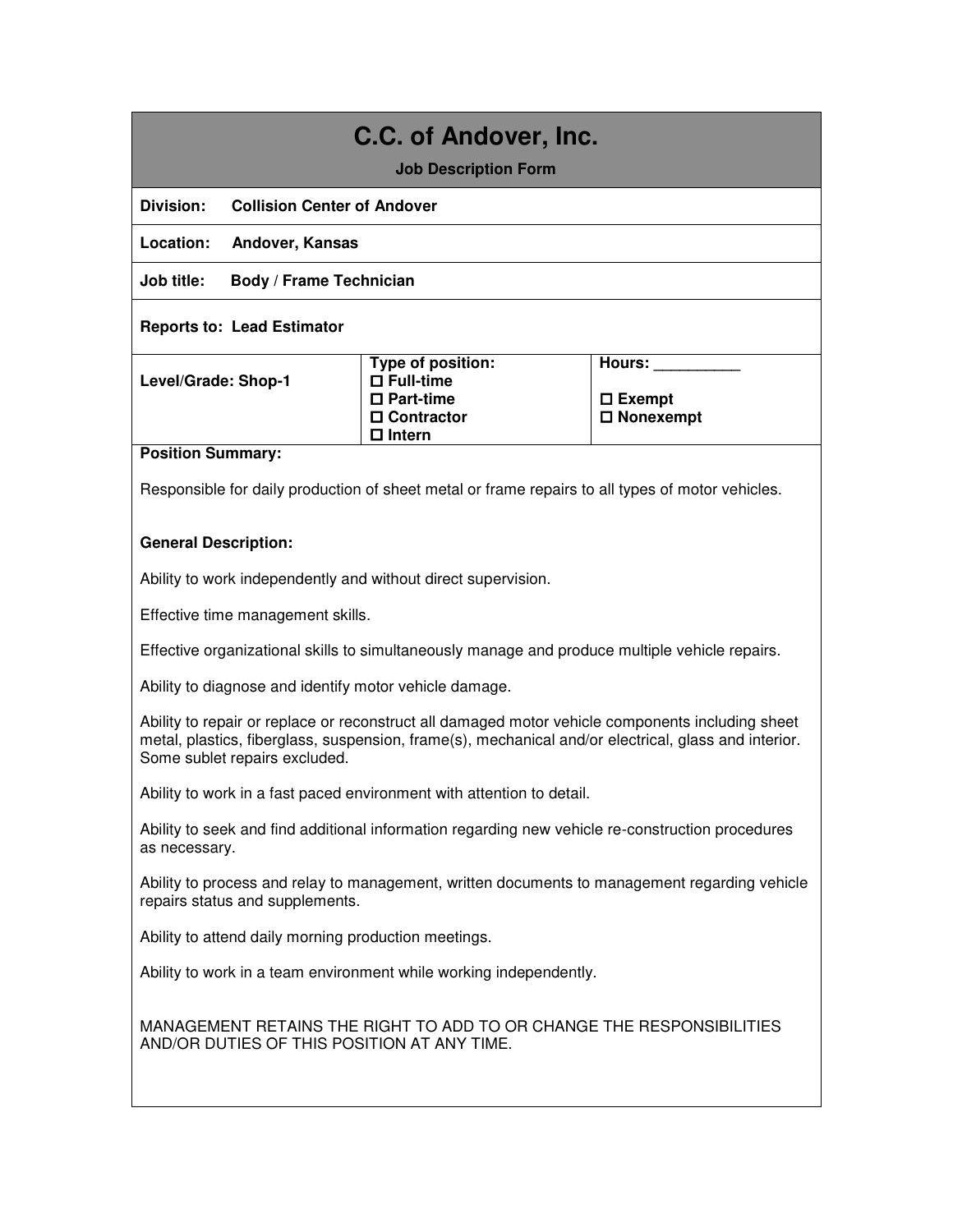# **Authorization(s) without Lead Estimator Approval:**

- Materials or supplies purchases up to \$100.00
- Rework of repaired / completed vehicles up to 2 panels for quality control

All other monetary purchases must be approved by Lead Estimator.

**Repair approval must be given by Lead Estimator PRIOR to repairs starting for all vehicles in shop regardless of paperwork in vehicle or not. Applies to initial teardown, original estimate and supplemental repairs.** 

# **Work qualifications:**

- Five or more years auto body experience.
- Ability to communicate effectively with insurance adjusters and shop management.
- Working knowledge of Frame Measuring system.
- Working knowledge of repair materials for sheet metal and plastics.
- Good interpersonal and written communication skills.
- Able to manage multiple tasks while prioritizing work assignments.
- Highly organized and ability to work independently and efficiently.
- Have full compliment of all tools necessary to complete work (or the ability to purchase).

# **Language / Reading Qualifications:**

 Basic- Ability to read and comprehend simple instructions, short correspondence and memos. Ability to write simple correspondence.

### **Mathematical Skills:**

 High- Ability to calculate figures and amounts, to work with mathematical concepts such as fundamentals of plane and geometry.

# **Physical Demands:**

- Ability to sit or stand 2/3 or more of the workday.
- Ability to lift up to 100 pounds.
- Ability to use hands to finger, handle or feel.
- Ability to stoop, kneel, crouch or crawl.
- Ability to reach with hands or arms.
- Ability to see at close vision (clear vision at 20 inches or less).
- Ability to identify and distinguish colors.
- Ability to perceive three dimensionally, judge distance & spatial relationships.
- Ability to perceive peripherally, left to right, while eyes are fixed on a given point.
- Ability to operate a motor vehicle.
- Ability to tolerate very loud noise (air hammers, grinders, welding, sanders).
- Ability to work in hot, cold and humid environments with exposure to caustic chemicals, airborne particles and precarious places with risk of electrical shock or vibration.

# **Performance Criteria:**

- Labor hour efficiency at 150%
- **Effective time management**
- Quality of work product
- Repair order communication and vehicle status with management